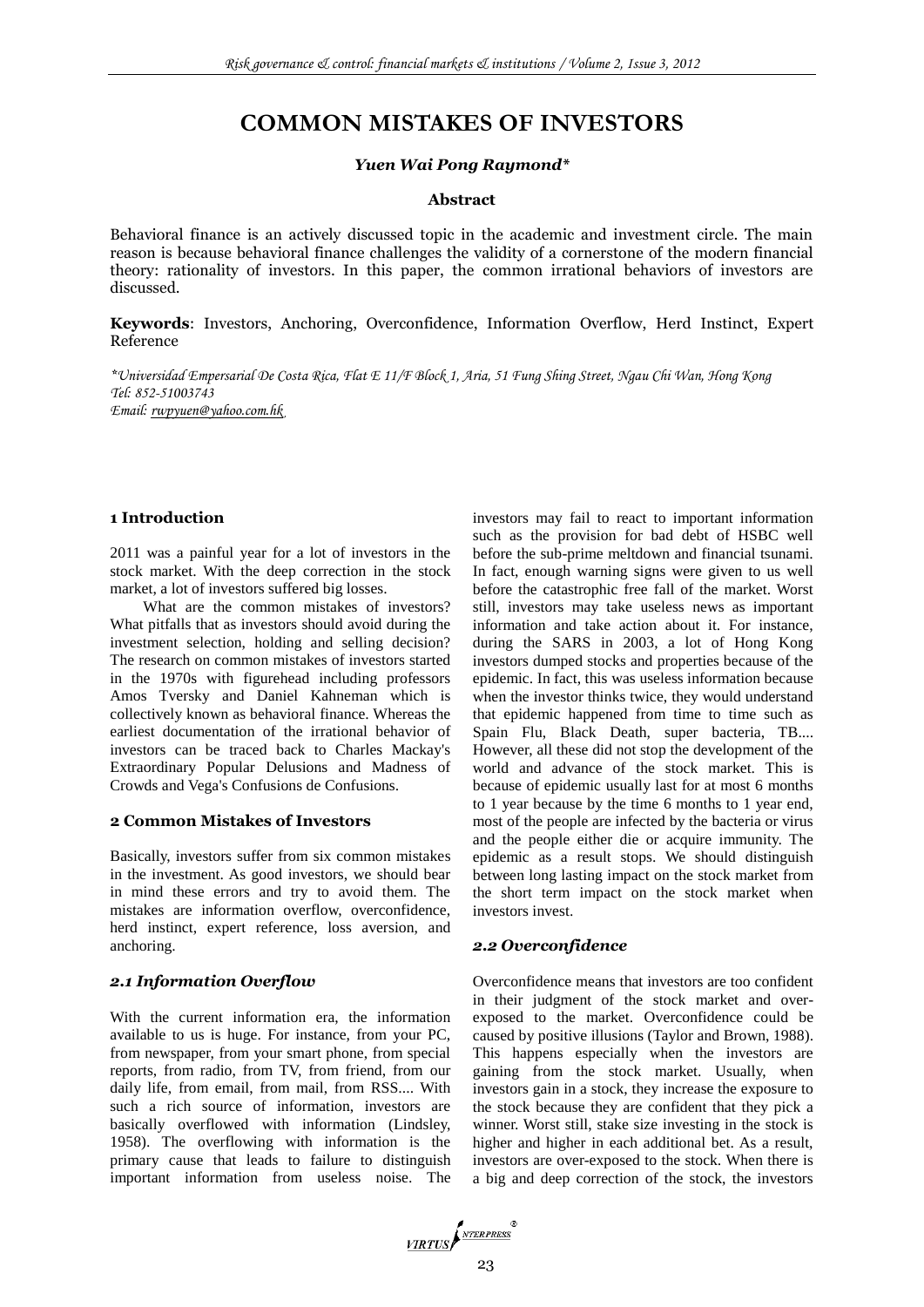suffer from huge loss and even the previously earned profit could not cover the loss. This happened in 1973 the stock market of Hong Kong. When the Hang Seng Index rallied from 100 in 1969 to 1700 in 1973, a lot of investors aggressively increased the bet size. Though they earned a good unrealized profit during the rally, they suffered huge loss when HSI free fall to 150 later. As good investors, we should not be too confident in our judgment. An important practice is: as we raise the exposure of a stock, instead of raising the size of each additional stake, we should lower the size of each additional bet to control the risk. This is an intuitive way to apply dynamic hedging. The literature on dynamic hedging is out of scope of this article. For interested investors, they can refer to the literature about quantitative finance such as from Paul Wilmott. All in all, this method can reduce the risk that investors expose to individual stock or the market.

## *2.3 Herd Instinct*

Because human are a social creature. As a result, the idea and thinking of other people have a huge impact on our decision (Hamilton, 1971). This is due to the fact that our ancestors survive by moving together such as act together to hunt a strong ox. So, usually, people move in one direction seems like a single mind. The mentioned book, Extraordinary Popular Delusions and Madness of Crowd has very detailed description on the craziness of the crowd acting like a single mind to head towards perish. However, in our daily life, herd instinct is wisdom such as going to a crowded restaurant which is usually a good restaurant or consulting a busy doctor who is usually a good medical practitioner. However, this does not work for investment. In fact, a school of thought of investment known as market sentiment analysis espouses contrarian investment against the market sentiment and market sentiment is a representation of the herd instinct in the stock market.

## *2.4 Expert Reference*

A lot of investors buy or sell stocks because of the opinion of experts. In One Up on Wall Street, a story about a good company selling leggings mentioned by Mr. Peter Lynch was a good example that investors invested because of research reports or experts' opinions. The research and analysis of the expert are advance and superb. However, when the large institutional researchers have attention on some triggers, it is usually a rather noticeable and widespread phenomenon, so it is usually a late and over-play as mentioned by Mr. Peter Lynch. This also fulfills the hypothesis of Kahneman and Tversky: cognitive biases (Kahneman and Tversky, 1972) of the experts.

In fact, according to Mr. Peter Lynch, our firsthanded experience plus independent thinking are the best armor for us to select stocks. As a result, Mr. Peter Lynch, not only spent time reading research reports but also spent time going to shopping arcade, buying things, eating hamburger.... in order to look for investment opportunities. Furthermore, Mr. Peter Lynch mentioned in the book that we should invest in something that we were familiar and understood especially within our professional arena instead of something with a sexy name and seemed promising future.

## *2.5 Loss Aversion*

Another common mistake of investors is the attitude of loss aversion (Kahneman, Knetsch, & Thaler, 1990). Usually, the loss aversion renders investors to sell their stocks at the bottom of the stock market. Why does this happen? This is because when the market falls, a lot of experts will give an opinion that the market shall fall further. For instance, during the financial tsunami, the Hang Seng Index dropped to around 11000-level which was a bargain purchase, a lot of investors did not buy-in at this record low, they sold their stocks. The main reason was because during that time, a lot of experts said that the Hang Seng Index would drop to 8000 level and the loss aversion attitude of the investors rendered them selling the stocks at this low level and hoped to reinvest at 8000 level. However, the Hang Seng Index not only did not fall further but also rallied to 25000 level within a year. This is comprehensible, according to Tversky's research, people perceive the senses of loss two times as much as the joy of the same amount of gain.

## *2.6 Anchoring*

Anchoring (Tversky & Kahneman, 1974) is the phenomenon that investors memorize the price of a stock that they acquired and this affects the rational decision of the investors. For instance, a stock starts at HK\$1 per share and investors invest 10000 shares with the original position intention of 40000 shares. Then, the stock rallies to HK\$1.1 per share and the investors, though knowing that it is a good stock, decide not to invest if it does not fall back to HK\$1 per share and as a result missing the major rally that the stock rises to HK\$10 per share. Even Mr. Warren Buffett said in 2004 annual meeting of Berkshire Hathaway that he bought some stocks at a price and it went up for a bit, he might stop buying, and hoped the price would fall back again. He lost opportunities of earning around US\$ 10 billion on Wal-Mart because of anchoring.

Furthermore, anchoring renders the investors feeling joy and pain by referring to the price of individual stocks without looking at the big picture. For instance, some small cap stocks, because of small and not well-established, are with higher risk of going bankrupt. As a result, a lot of investors shun these stocks and these also cause the famous anomaly in excess return, small cap premium (Fama and French,